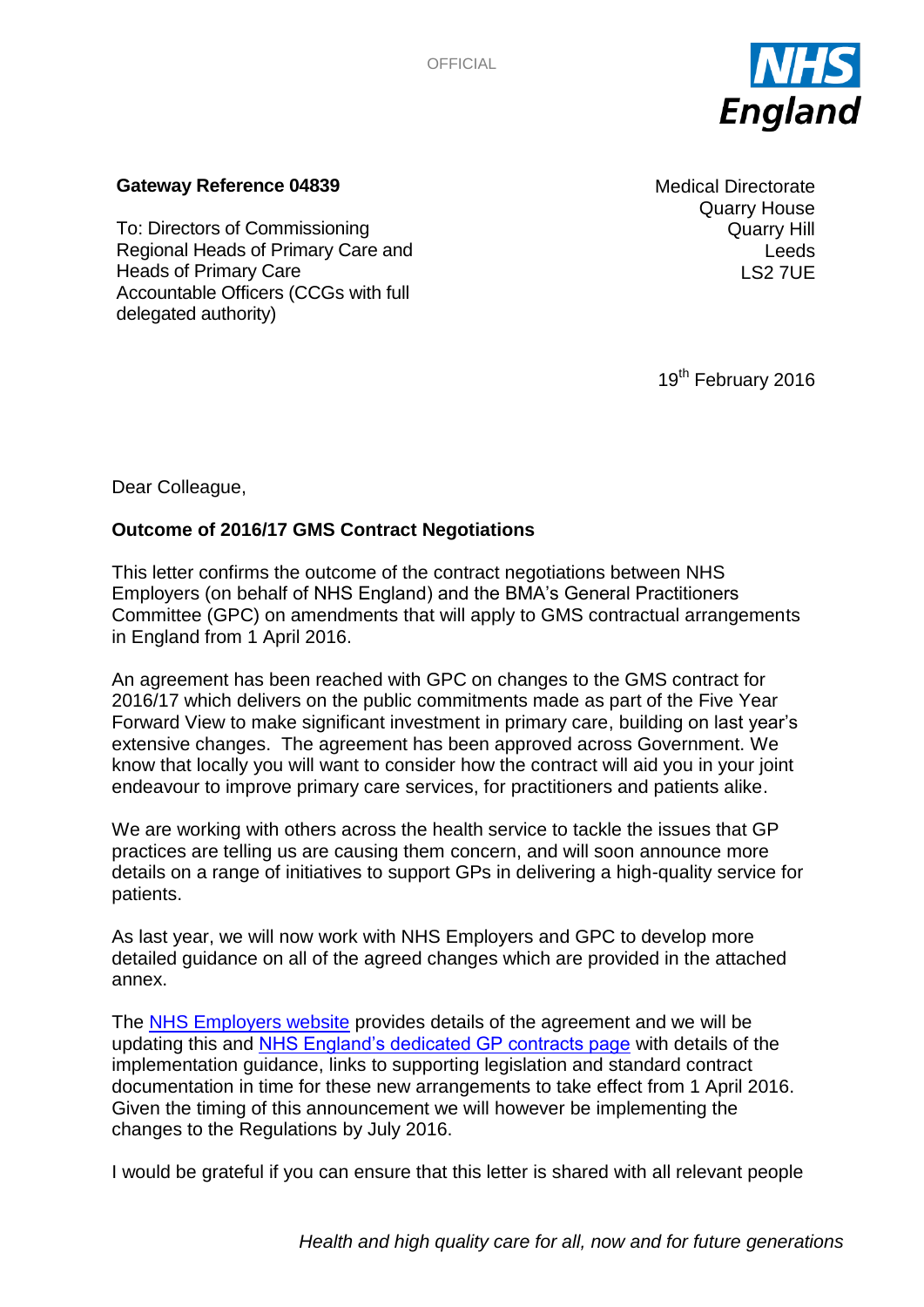within your teams.

Yours sincerely

Rosanad

Han

Rosamond Roughton Director of NHS Commissioning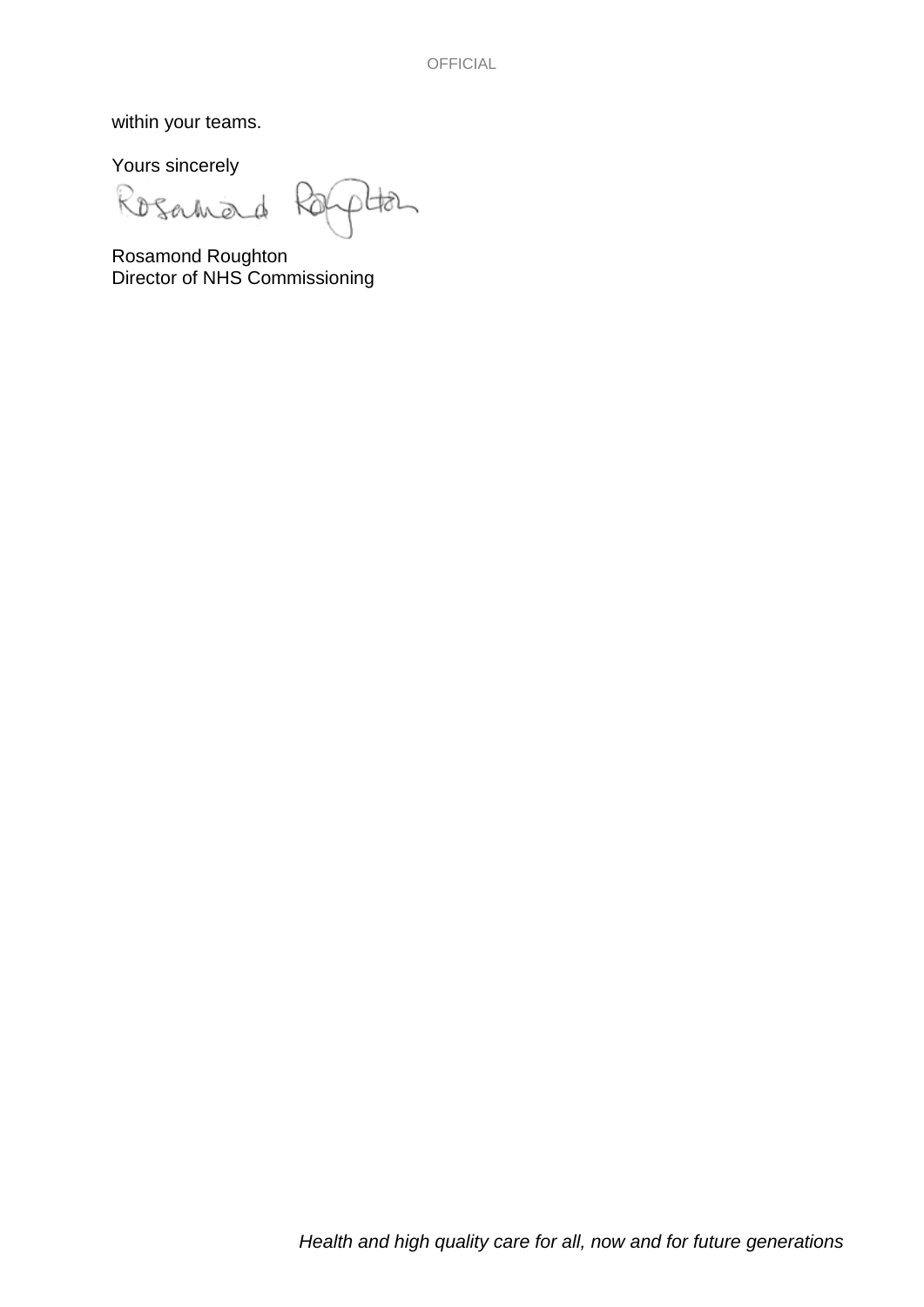### Annex

# **Key Changes to GMS Contract for 2016/17**

# **1. Contract Uplift and Expenses**

We have agreed an investment of £220 million in the contract for 2016/17. This investment is to uplift the contract and to take into account increasing expenses, covering:

- a pay uplift of 1 percent
- an increase in the item of service fee for vaccinations and immunisations to £9.80
- changes in the value of a QOF point as a result of a Contractor Population Index (CPI) adjustment,
- funding to cover increased business expenses (including additional Care Quality Commission costs)

# **2. Quality and Outcomes Framework (QOF)**

There will be no change to the number of QOF points available or the clinical or public health domains, as well as no changes to QOF thresholds. However, CPI will be adjusted to reflect the changes in list size and growth in the overall registered population for one year from 1 January 2015 to 1 January 2016

### **3. Enhanced Services**

We have agreed to end the directed enhanced service on dementia at 31 March 2016. It is felt that clinical guidelines and current QOF indicators for dementia are sufficient to ensure appropriate care for patients. The £42 million funding for this service will be transferred into global sum, with no out of hours deduction applied.

The Avoiding Unplanned Admissions Directed Enhanced Service (DES) will continue for a further year with minor changes to clarify the timeframe for care plan reviews.

All other enhanced services will continue unchanged for a further year.

### **4. Vaccinations and Immunisations**

All programmes are to continue in 2016/17 with the exception of changes to meningococcal B, meningococcal C and meningococcal ACWY. These changes are as follows:

- For meningococcal B, we have agreed to withdraw the catch-up element of the programme which comes to an end from April 2016, as well as to withdraw the delivery of paracetamol as this will no longer be centrally supplied.
- We have agreed to implement the JCVI (Joint Committee of Vaccination and Immunisations) recommendation to remove the infant dose of MenC from the Childhood Immunisation Programme from April 2016.
- We have agreed to extend the MenACWY 18 years programme to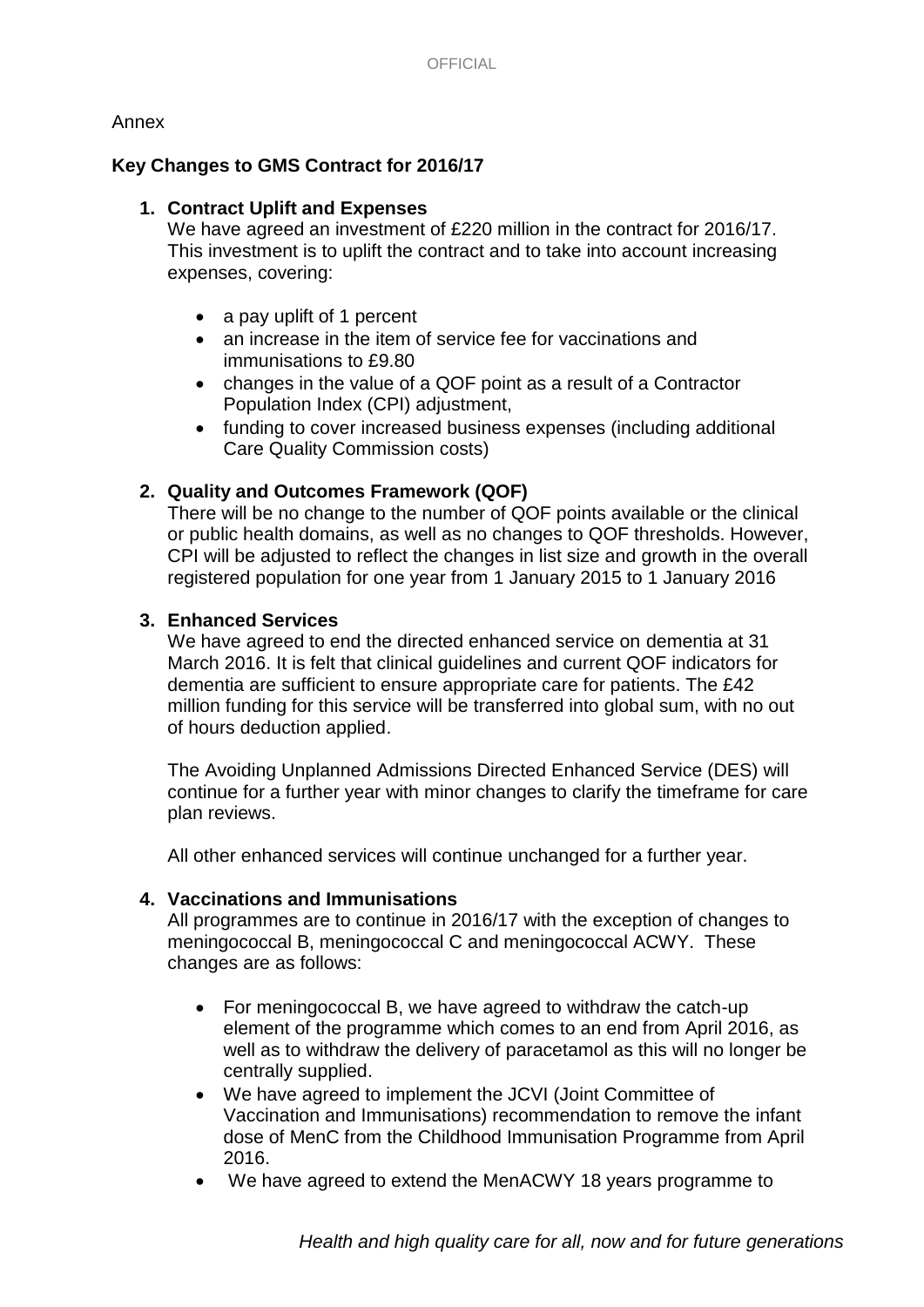allow opportunistic vaccination of 19-25 year olds.

### **5. Patient Online Services**

• Electronic prescriptions:

GP practices will be encouraged to transmit prescriptions electronically using EPS Release 2, unless the patient asks for a paper prescription or the necessary legislative or technical enablers are not in place. We have agreed to aim for at least 80 percent of repeat prescriptions to be transmitted electronically by 31 March 2017.

# • Electronic referrals:

GP practices will be encouraged to make referrals electronically using the NHS e-Referral Service. We have agreed to aim for at least 80 percent of elective referrals to be made electronically by 31 March 2017.

• Summary Care Record:

NHS England and GPC will jointly consider ways in which GP practices can be resourced to offer patients the opportunity to add additional information to their summary care record (SCR). Separately, the GMS regulations will be amended to say SCR will be enabled on an 'ongoing' rather than 'daily' basis.

GP2GP:

GP2GP compliant practices will continue to utilise the GP2GP facility for the transfer of all patient records between practices, when a patient registers or de-registers (not for temporary registration). The GMS regulations will be amended so that GP practices are no longer required to seek permission from NHS England not to print out the electronic record where patient records successfully transfer to a new practice using GP2GP.

- Access to online services: NHS Employers and GPC have agreed to aim for at least 10% of registered patients to be using one or more online services by 31 March 2017.
- Apps for patients to access services GP practices will receive guidance on signposting the availability of apps to patients to allow them to book online appointments, order repeat prescriptions and access their GP record. Apps will be clinically and technically validated through the GPSoC programme during 2016/17 before being made available to patients. Technical support for patients in using the Apps will be provided by the App suppliers.
- Online access to clinical correspondence: GP practices will provide patients with online access to clinical correspondence such as discharge summaries, outpatient appointment letters, and referral letters unless specific requirements of the Data Protection Act 1998 apply to restrict this. Hospitals and other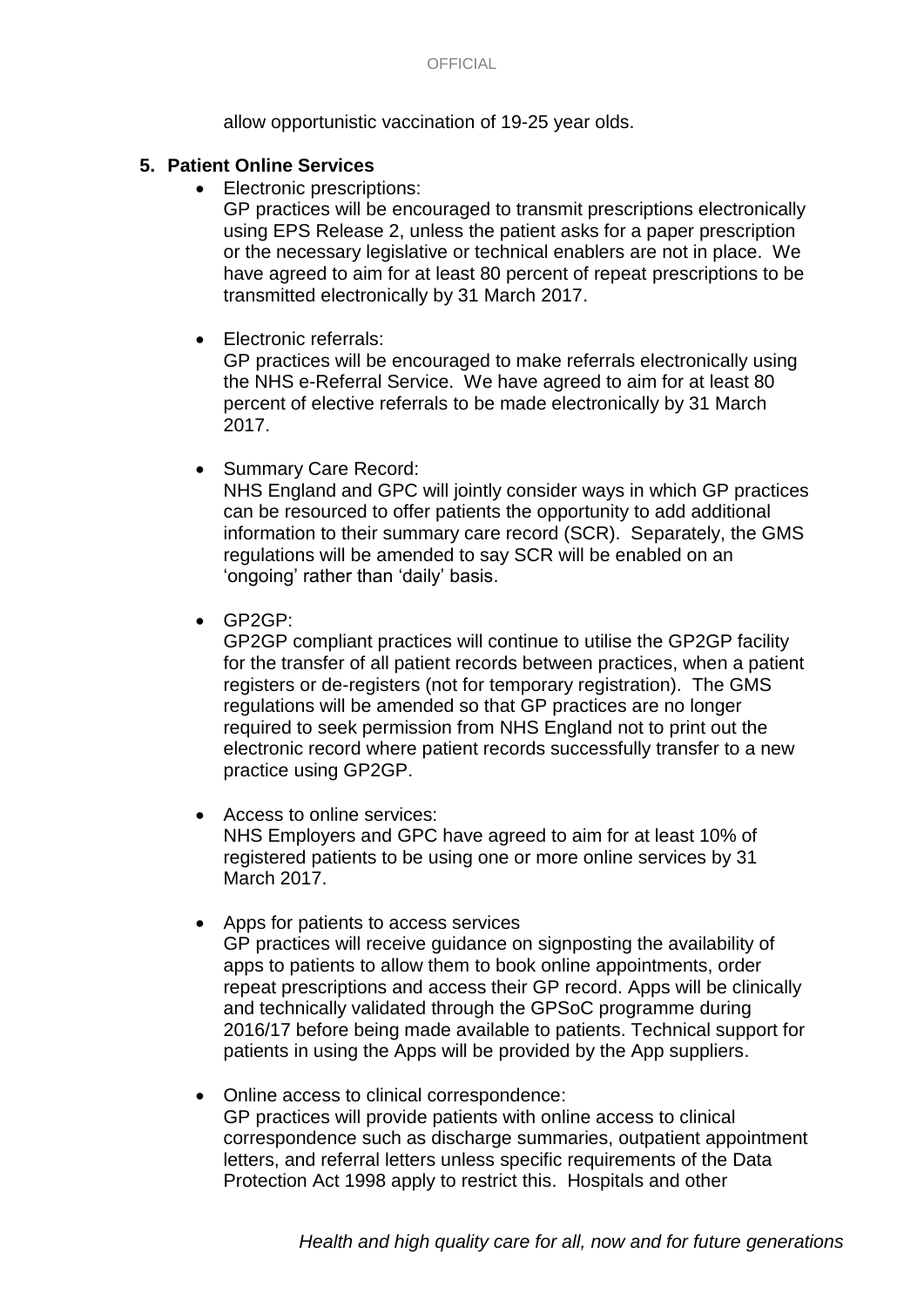secondary care providers will be expected to copy patients into correspondence as standard, and patients should be enabled to have dialogue with the provider as the primary route to discuss such correspondence. GP practices will have the facility to make available online only those letters received from a chosen prospective date which will be no later than March 2017.

- Information sharing agreements between practices: NHS England and GPC will jointly develop a national template data sharing agreement, to facilitate information sharing between practices locally for direct care purposes. This will allow formal sharing agreements to be put place where practices choose to work collaboratively in providing care.
- Shared discharge summaries and event posting: To support the increased use of interoperable records, the NHS Standard Contract requires providers to send their discharge summaries electronically to GP practices from 1 October 2015. From April 2016, GP practices will be required to receive all discharge summaries and subsequent post-event messages, electronically.
- Cyber security:

NHS England and GPC will continue to promote the completion of the Health and Social Care Information Centre (HSCIC) information governance toolkit, including adherence to the requirements outlined within it. GP practices will also continue under the GMS regulations to nominate a person with responsibility for practices and procedures relating to the confidentiality of personal data.

### **6. Data Collection**

• Named GP:

NHS England will discuss with GPC during 2016/17 how appropriate and meaningful data relating to the named accountable GP can be made available at practice level through automatic extraction. This will be particularly relevant for patients being case managed and also those aged 75 and over. The data would be shared internally within practices and used for peer review and quality improvement. It is recognised that there are a number of system issues to overcome before this can be implemented.

• Access survey:

GP practices will be contractually required to record data on patient access to GP services and allow it to be extracted or manually reported. The data required and the form in which it is to be collected will be discussed between GPC and NHS England. It will be used to inform NHS England of the availability of evening and weekend opening for routine appointments and is to be collected until 2020/21. The data will be collected every six months. This data collection will go through the appropriate corporate governance channels once details